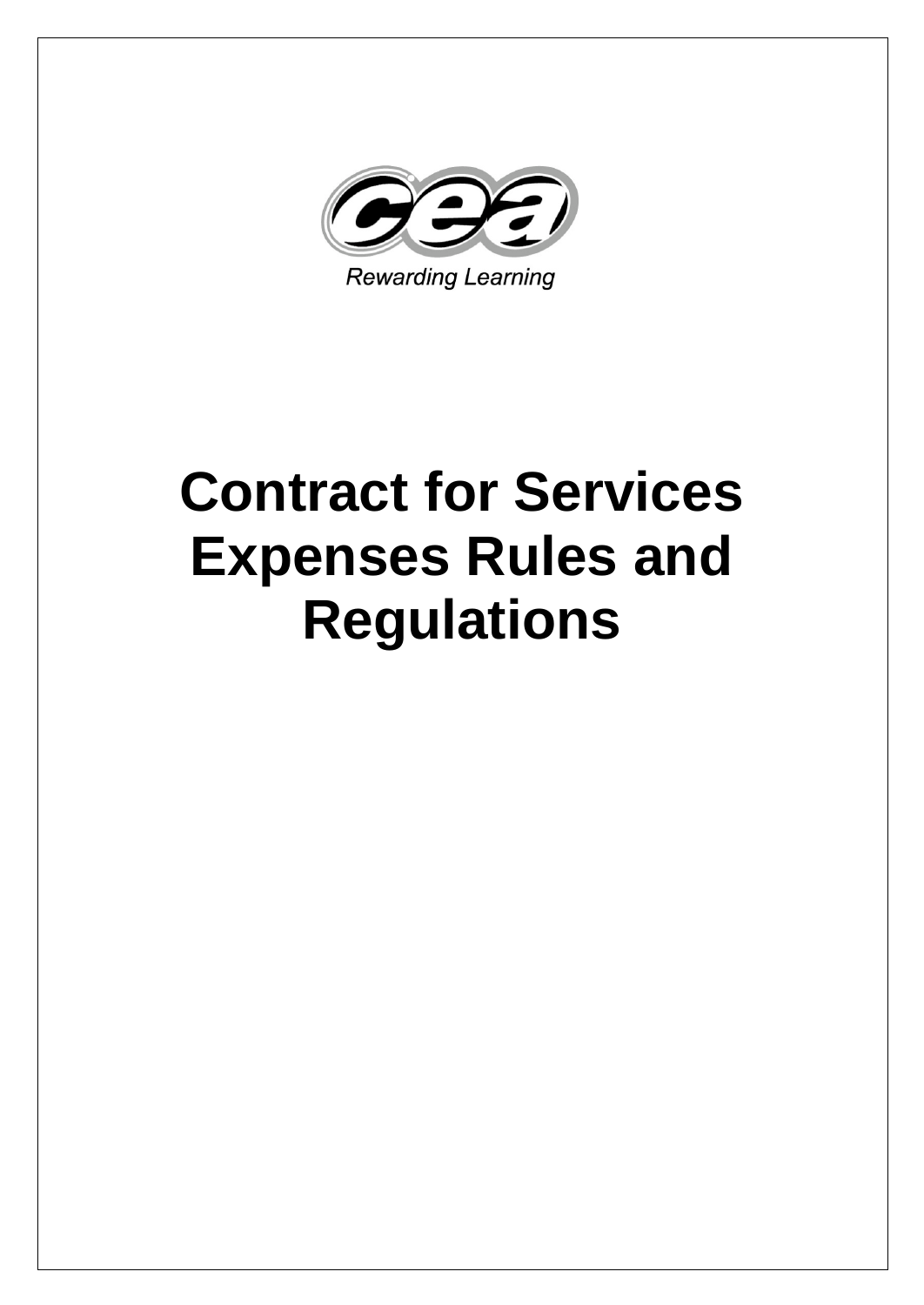# **Contents**

| 1.  |      |                                                    |  |  |  |
|-----|------|----------------------------------------------------|--|--|--|
| 2.  |      |                                                    |  |  |  |
| 3.  |      |                                                    |  |  |  |
| 4.  |      |                                                    |  |  |  |
| 5.  |      |                                                    |  |  |  |
| 6.  |      |                                                    |  |  |  |
|     | 6.1  | Correct completion and submission of claims forms6 |  |  |  |
|     | 6.2  |                                                    |  |  |  |
|     | 6.3  |                                                    |  |  |  |
|     | 6.4  |                                                    |  |  |  |
|     | 6.5  |                                                    |  |  |  |
|     | 6.6  |                                                    |  |  |  |
|     | 6.7  |                                                    |  |  |  |
| 7.  |      |                                                    |  |  |  |
|     | 7.1  |                                                    |  |  |  |
|     | 7.2  |                                                    |  |  |  |
|     | 7.3  |                                                    |  |  |  |
|     | 7.4  |                                                    |  |  |  |
| 8.  |      |                                                    |  |  |  |
|     | 8.1  |                                                    |  |  |  |
|     | 8.2  |                                                    |  |  |  |
|     | 8.3  |                                                    |  |  |  |
|     | 8.4  |                                                    |  |  |  |
|     | 8.5  |                                                    |  |  |  |
|     | 8.6  |                                                    |  |  |  |
|     | 8.7  |                                                    |  |  |  |
| 9.  |      |                                                    |  |  |  |
|     | 9.1  |                                                    |  |  |  |
|     | 9.2  |                                                    |  |  |  |
|     | 9.3  |                                                    |  |  |  |
| 10. |      |                                                    |  |  |  |
|     | 10.1 |                                                    |  |  |  |
|     | 10.2 |                                                    |  |  |  |
|     | 10.3 |                                                    |  |  |  |
|     | 10.4 |                                                    |  |  |  |
| 11. |      |                                                    |  |  |  |
| 12. |      |                                                    |  |  |  |
|     | 12.1 |                                                    |  |  |  |
|     | 12.2 |                                                    |  |  |  |
| 13. |      |                                                    |  |  |  |
|     | 14.  |                                                    |  |  |  |
|     | 15.  |                                                    |  |  |  |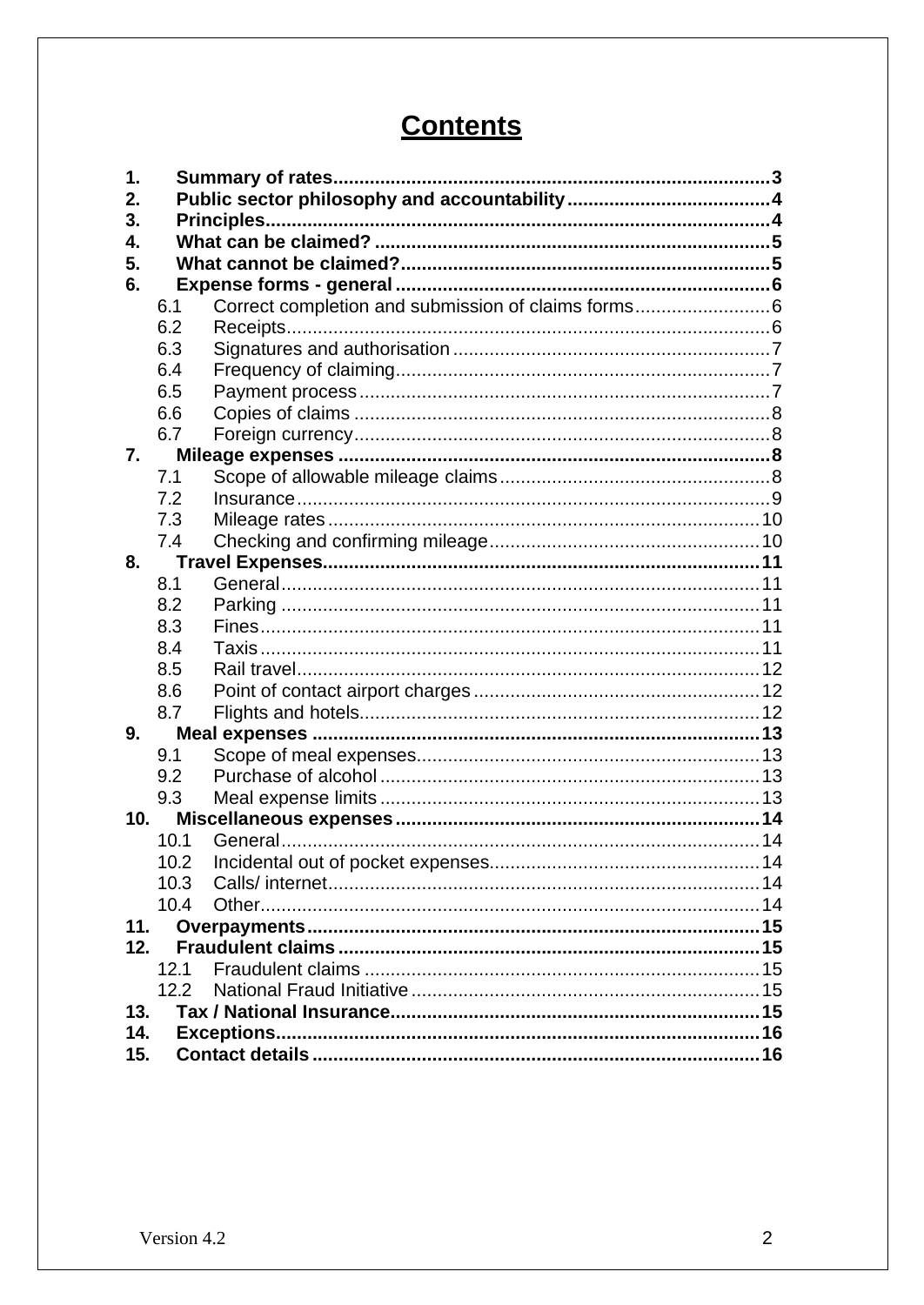The purpose of this document is to ensure that suppliers who are contracted for services have appropriate guidance to enable them to be correctly reimbursed for expenses wholly, exclusively and necessarily actually incurred in providing those services to CCEA.

This document also covers individuals not contracted to work for CCEA who are claiming reimbursement of expenses for attending eligible CCEA events. The terms "supplier" and "claimant" refer to both groups for the purpose of this document.

# **1. Summary of rates**

| Car / Van         | 45.0p per mile for first 10,000<br>miles per tax year<br>25.0p thereafter |
|-------------------|---------------------------------------------------------------------------|
| <b>Motorcycle</b> | 24.0p per mile                                                            |
| <b>Bicycle</b>    | 20.0p per mile                                                            |

### **Mileage rates\* (see section 7)**

# **Meal expense limits\* (see section 9)**

| <b>Breakfast</b> | Lunch | <b>Evening Meal</b> |
|------------------|-------|---------------------|
| £5.40            | £7.45 | £15.00              |

#### *\* Rates and limits are subject to change*

*Due to possible future budgetary constraints, it may become necessary to reduce expense rates during the term of this Agreement. You will be given as much notice of any changes in advance as possible.*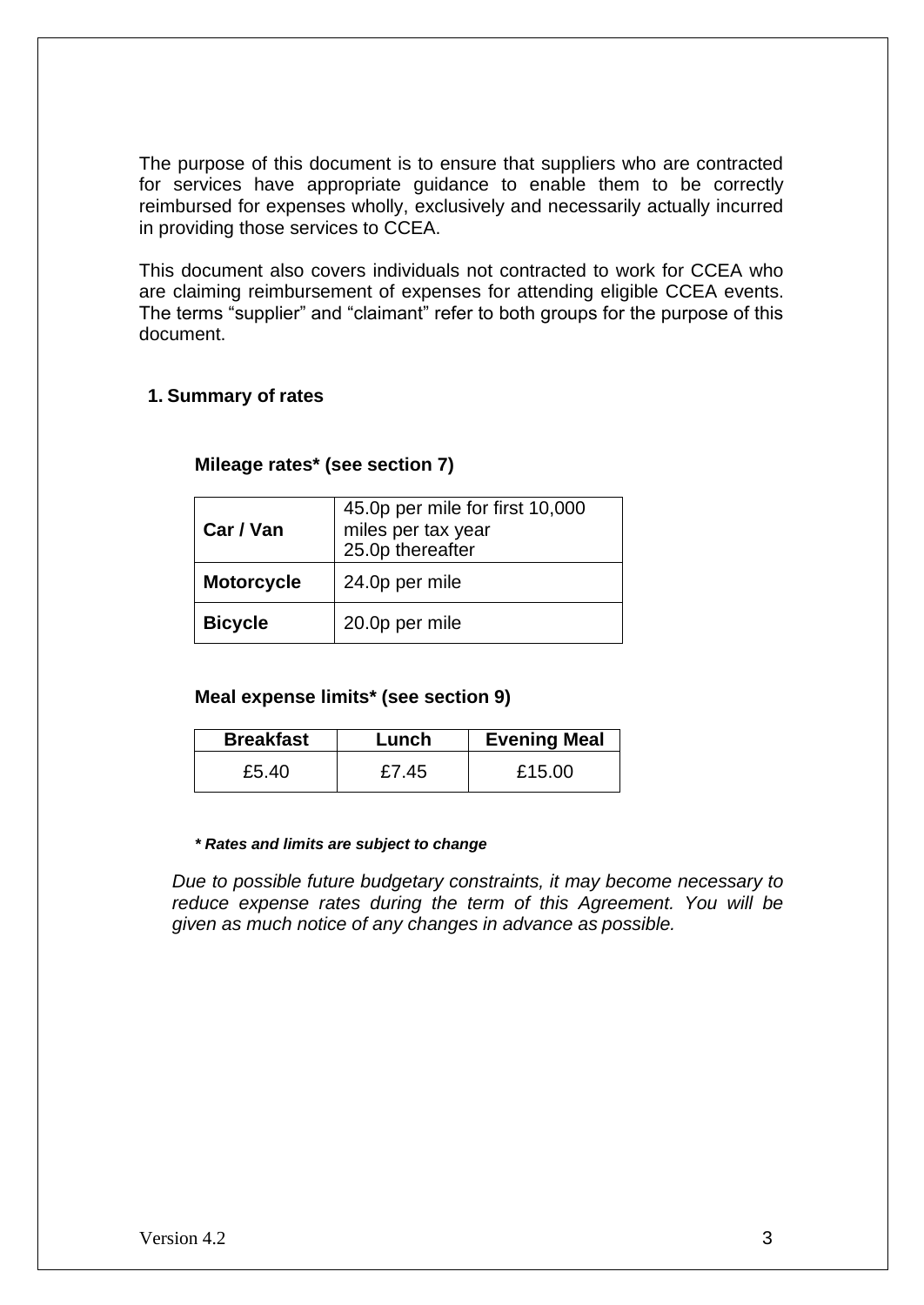#### **2. Public sector philosophy and accountability**

- **2.1** CCEA is fully accountable to its sponsor body, the Department of Education.
- **2.2** The funds that CCEA uses to run its activities are public funds. CCEA is only authorised to make use of these funds according to a preapproved costed operational plan.
- **2.3** CCEA is allocated a budget by the Department of Education on an annual basis and must ensure that it has sufficient controls and procedures in place to meet this target.
- **2.4** CCEA has no authority to overspend on its budget.
- **2.5** Any excess income earned through activities such as examinations sales must be surrendered to the Department.
- **2.6** CCEA must comply with various Government policies and guidelines on spending. Many of the rules around supplier expenses relate to requirements as laid down by HM Revenue and Customs (HMRC).

# **3. Principles**

- **3.1** Authorisation to incur expenditure must always be sought in advance from the relevant CCEA contact and, where appropriate, the CCEA Programme Manager or Business Manager.
- **3.2** The overriding principle is to fairly reimburse suppliers for those actual expenses wholly, exclusively and necessarily incurred in providing services to CCEA.
- **3.3** Limits and rates will be reviewed regularly and may be subject to change at any time.
- **3.4** Suppliers should exercise prudence and discretion in their expenditure and consider the business need and reasonableness of any expense.
- **3.5** The Financial Services Team has been directed by the Chief Executive to challenge any expenses that do not follow this document and/or expenses that are viewed as being excessive.

## **4. What can be claimed?**

- **4.1** Expenses that should be claimed via the relevant expense form include:
	- Mileage in relation to CCEA business.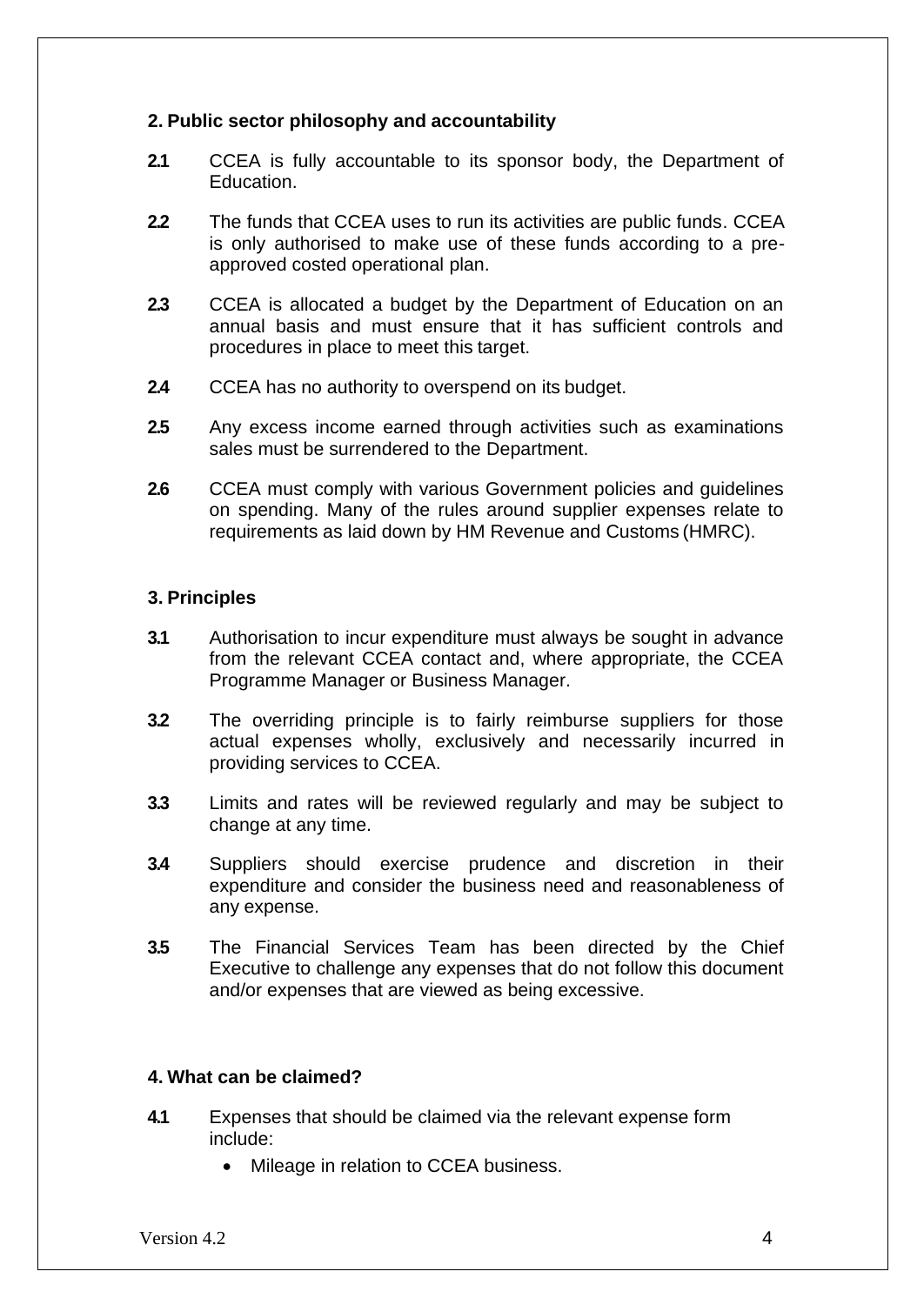- Receipted travel expenses in relation to CCEAbusiness.
- Receipted meal expenses in relation to CCEAbusiness.
- Receipted allowable miscellaneous expenses in relation to CCEA business.
- **4.2** Please refer to sections 5 to 9 for more detail.

# **5. What cannot be claimed?**

- **5.1** As part of their contract, suppliers are responsible for providing whatever equipment that is required to discharge their duties, e.g. stationery, printer ink, pens etc.
- **5.2** Costs which are private or non CCEA work related are not reimbursable.
- **5.3** Some items are directly sourced by CCEA on behalf of suppliers to deliver best value; these cannot be bought/booked by suppliers and include:
	- Overnight accommodation/hotels booked centrally by the CCEA Procurement Team.
	- Flights booked centrally by the CCEA Procurement Team**.**
	- Venues for meetings and conferences.
	- Use of external catering agencies.
	- Books for related reference and support.
	- Most items normally procured through the CCEA Procurement Team.
	- If a supplier is unsure if a particular expense can be claimed the supplier should check with their relevant CCEA contact and/or CCEA Payroll Team before incurring the expenditure.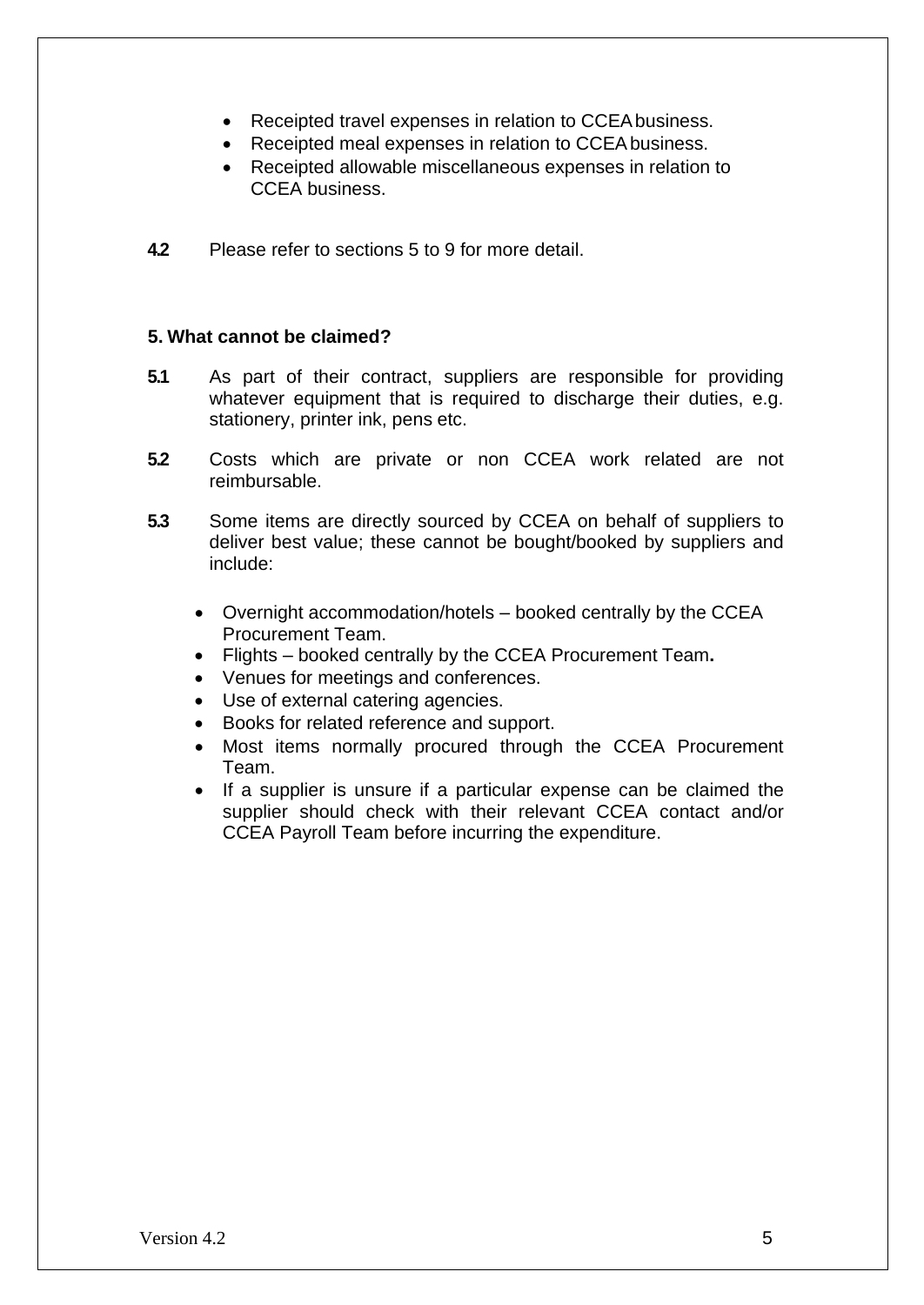### **6. Expense claims forms - general**

#### **6.1 Correct completion and submission of claims forms**

- 6.1.1 A supplier must enter their name and UK National Insurance Number on every page of the relevant claim form. The national insurance number is a key reference for CCEA's and HMRC's records and the supplier should therefore ensure that it is given correctly.
- 6.1.2 All parts of any expense form need to be fully and accurately completed. This is an audit requirement and will speed up the processing of the payment.
- 6.1.3 Claimants must provide sufficient information on the claim form to demonstrate that the expense was wholly, necessarily and exclusively undertaken in the performance of their duties. In the absence of such information, the expense may either not be paid or be deemed as a taxable benefit and tax deducted accordingly.
- 6.1.4 Any unused lines must be cancelled out by putting a pen through the lines. This is to prevent amendments after the claim has been signed and is an audit requirement.
- 6.1.5 Claimants should allow sufficient time for submission of the claim for both authorisation and for it to arrive with the CCEA Payroll Team.
- 6.1.6 The responsibility for ensuring that the form has been correctly completed lies with the claimant.
- 6.1.7 Where a claim form is deemed to be incomplete or incorrectly completed, it will be returned to the claimant. Every effort will be made to highlight errors and return the forms as expeditiously as possible.
- 6.1.8 Payment of properly authorised claims is made by CCEA Payroll Team on a monthly basis, however CCEA does not guarantee that payment will be made in month of receipt.

#### **6.2 Receipts**

- 621 All expenses claims (except mileage claims) must be accompanied with valid and dated receipts detailing the expense incurred in order to claim. Summary credit card receipts are not acceptable. This is a requirement of HMRC. Failure to provide a detailed receipt will either result in the item being taxed or payment not being made.
- 622 Receipts should be numbered to match the pre-numbered lines on the claim form. Use a separate line for each receipt. To prevent loss in transit, all receipts should be placed in an envelope and securely attached to the claim.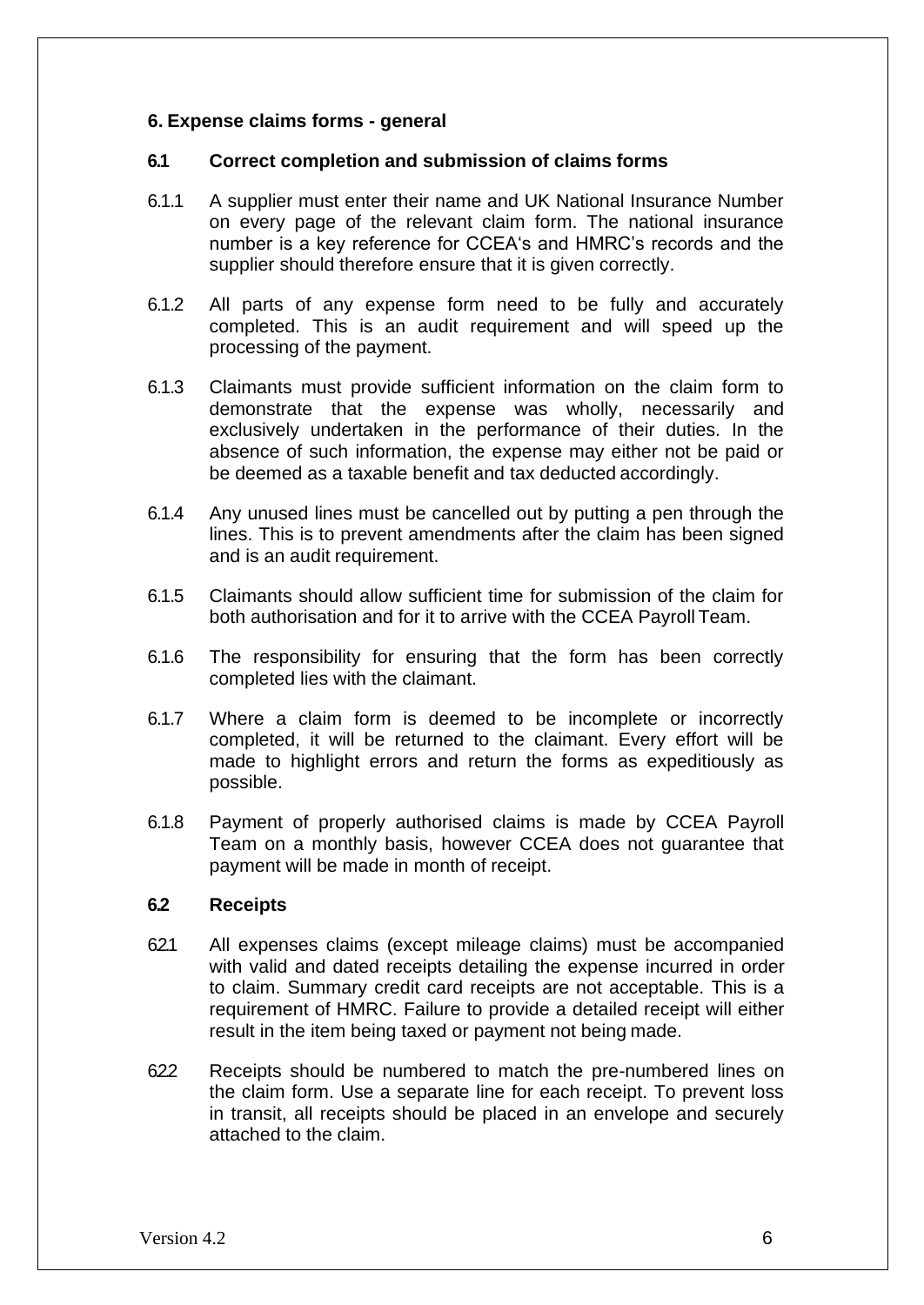- 623 If the supplier cannot produce a receipt, the CCEA Programme Manager or Business Manager must countersign each relevant line as their authority to pay without the proper evidence being provided.
- 624 The lack of a receipt will be challenged by the Financial Services team and may result in payment not being made.
- 625 Continued failure to submit receipts will result in the claimed expenses not being paid.

#### **6.3 Signatures and authorisation**

- 6.3.1 Each page of the expense form must be signed by the claimant. This is the claimant's legal declaration that the expense form is a true and fair reflection of the business expenses actually incurred.
- 6.3.2 Each page of the form must be fully reviewed and signed by the relevant CCEA Officer for final approval. By authorising a claim, the authoriser is confirming that the costs were agreed in advance and incurred wholly and necessarily for the purposes of CCEA business.

#### **6.4 Frequency of claiming**

- 6.4.1 Expense claims must be presented as soon as possible after the expenditure is incurred. Any claims made beyond three calendar months will require a counter-signature from CCEA's Chief Executive. The Chief Executive will require an explanation for the delay.
- 6.4.2 Expense forms should not be accumulated by claimants as a method of saving up cash.
- 6.4.3 Any expense claimed beyond 12 calendar months after the date it is incurred by the claimant will not be reimbursed.

#### **6.5 Payment process**

- 6.5.1 All valid expenses claims are processed for payment on a monthly basis. Due to pension legislation and HMRC rules payment will only be made to individuals who have supplied certain compulsory personal information on the relevant form. CCEA will use this information solely for the purpose of payment. We will only share this information with a third party if there is a legal or regulatory requirement to do so. Further information including payment dates is available on the CCEA website[:](http://ccea.org.uk/about_us/work_us/contract_services/payment_faqs) [http://ccea.org.uk/about\\_us/work\\_us/contract\\_services/payment\\_faqs](http://ccea.org.uk/about_us/work_us/contract_services/payment_faqs)
- 6.5.2 CCEA makes payment by BACS i.e. automatically transferred into a UK bank account. It is the responsibility of the claimant to ensure that their bank details have been provided to the CCEA Payroll Team using the relevant form. No payments can be made by cheque.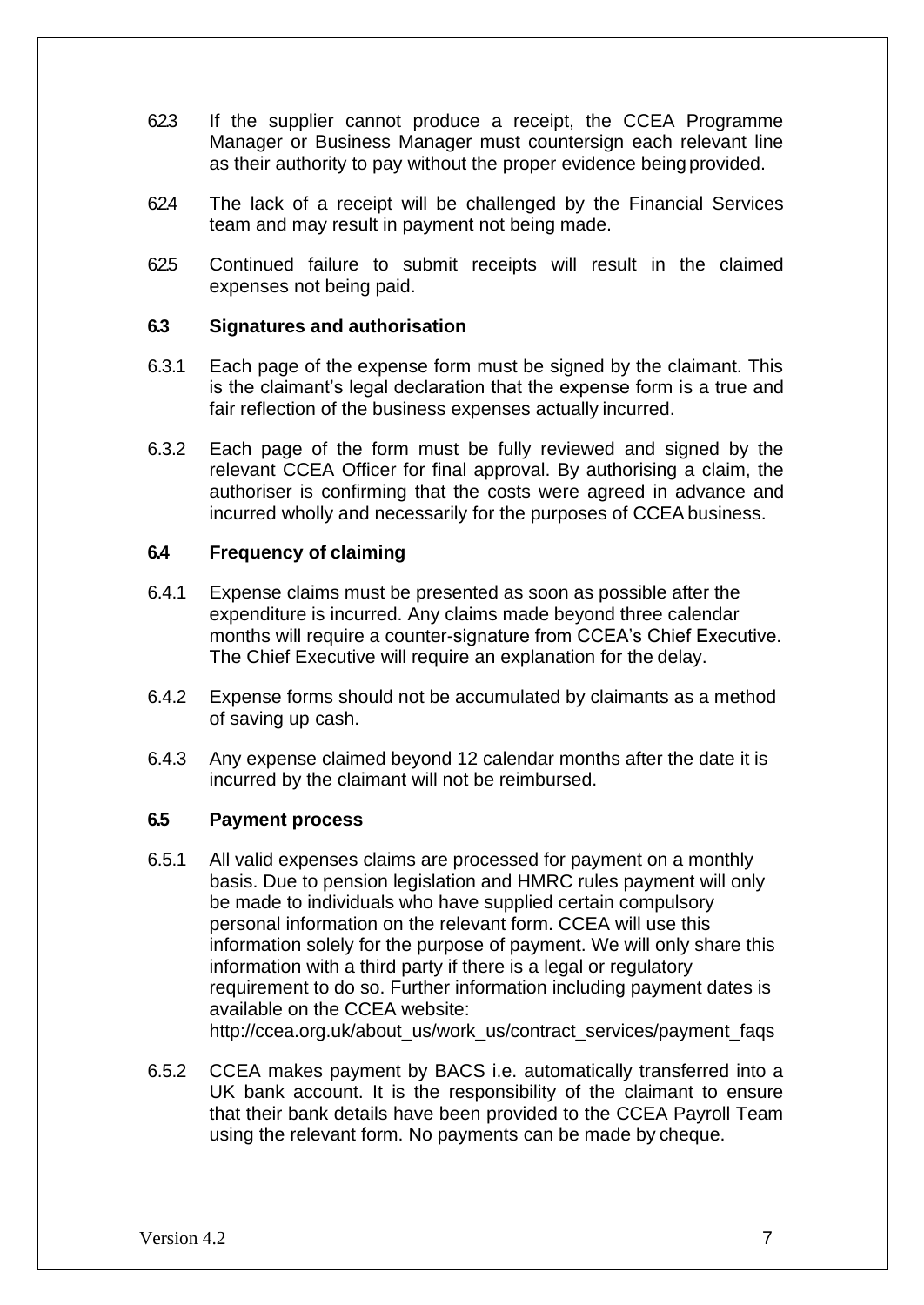- 6.5.3 Where a claim is deemed to be calculated incorrectly, the incorrect amount will be deducted from the claim before payment.
- 6.5.4 Part payment of an expense claim, whether completed correctly or incorrectly, is not possible.
- 6.5.5 CCEA do not offer advances in relation to expenses.

# **6.6 Copies of claims**

- 6.6.1 Suppliers should keep a copy of all claims (and receipts) for their own records – especially when referencing dates and items last claimed.
- 6.6.2 CCEA are unable to pay lost claims; however we will accept an authorised copy if one has been made.

#### **6.7 Foreign currency**

6.7.1 Foreign currency receipts will be converted to sterling at the conversion rate on the day the claim is processed by the CCEA Payroll Team.

#### **7. Mileage expenses**

#### **7.1 Scope of allowable mileage claims**

- 7.1.1 Mileage is payable for actual miles travelled on CCEA business only. Mileage is not an allowance; it is intended to be a reimbursement of petrol and vehicle running costs actually incurred by the claimant.
- 7.1.2 When planning a journey of any sort, suppliers are required to compare standard class public transport costs versus the cost of claiming mileage, taking into account the business need. Where appropriate and cost effective, suppliers should seek to use the cheapest form of transport available including the use of public transport.
- 7.1.3 When travelling from the Republic of Ireland, suppliers should use public transport where possible and appropriate. Where this is not possible, written permission must be sought in advance and only granted after considering the alternative public transport options.
- 7.1.4 Where a supplier combines a holiday with a business trip, only the business portion can be claimed. If this cannot be separated, the entire travel expense will be viewed as taxable. Such arrangements should be communicated to the CCEA Payroll Team before any travel is undertaken in order for them to advise appropriately.
- 7.1.5 Suppliers must include a clear description of the business need for travelling.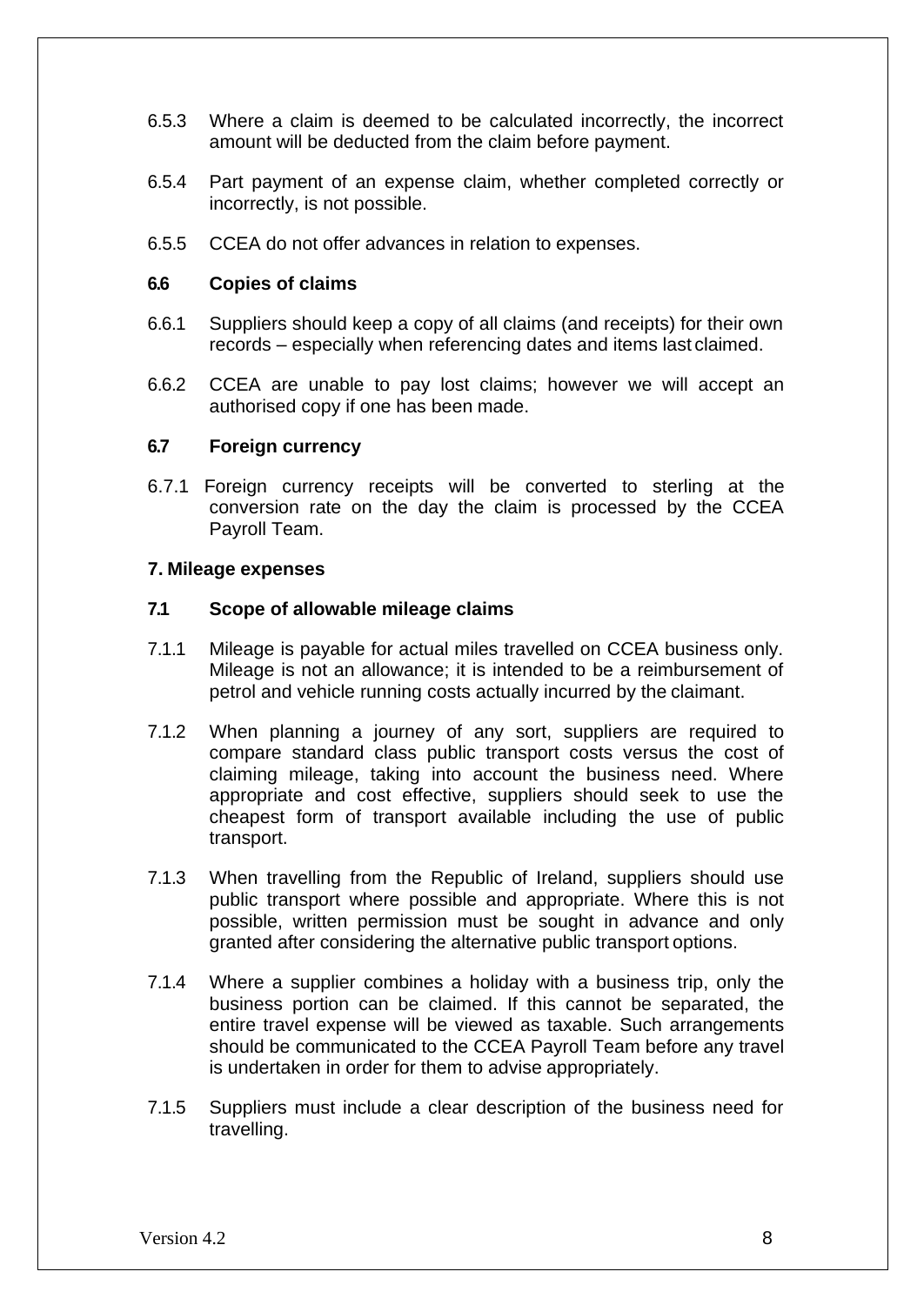- 7.1.6 The registered home or business address of the claimant according to CCEA's records will be used by CCEA Payroll Team as the basis for checking mileage claims. Mileage to/from holiday homes, hotels and other non-registered addresses cannot be claimed.
- 7.1.7 It is mandatory that postcodes are stated for to and from addresses.
- 7.1.8 Payment for mileage claims which are deemed excessive will be withheld.
- 7.1.9 Mileage can only be claimed by the driver of the vehicle used for the journey. Passengers cannot claim mileage.
- 7.1.10 Mileage cannot be claimed if public transport or any means of transport other than car, van, motorbike or bicycle is used.
- 7.1.11 If a claimant is attending CCEA or other location for more than one event on the same day, mileage can only be claimed once unless prior approval is given by the CCEA contact for additional journeys.
- 7.1.12 A maximum of 20 miles can be claimed for returning scripts and coursework samples.

# **7.2 Insurance**

- 7.2.1 Suppliers using a private car on CCEA business must ensure that they have a valid driving licence as well as the appropriate business insurance cover from their insurer (for all required geographical regions).
- 7.2.2 Ensuring that the correct insurance cover is obtained is the responsibility of each supplier. No claim will be accepted by CCEA in respect of any liability arising directly or indirectly from such use. Any use of a car on CCEA business without the above cover will render the vehicle uninsured.
- 7.2.3 All vehicle running costs, e.g. insurance, maintenance, wear and tear will be borne by the supplier. The approved mileage rate is designed to cover such costs.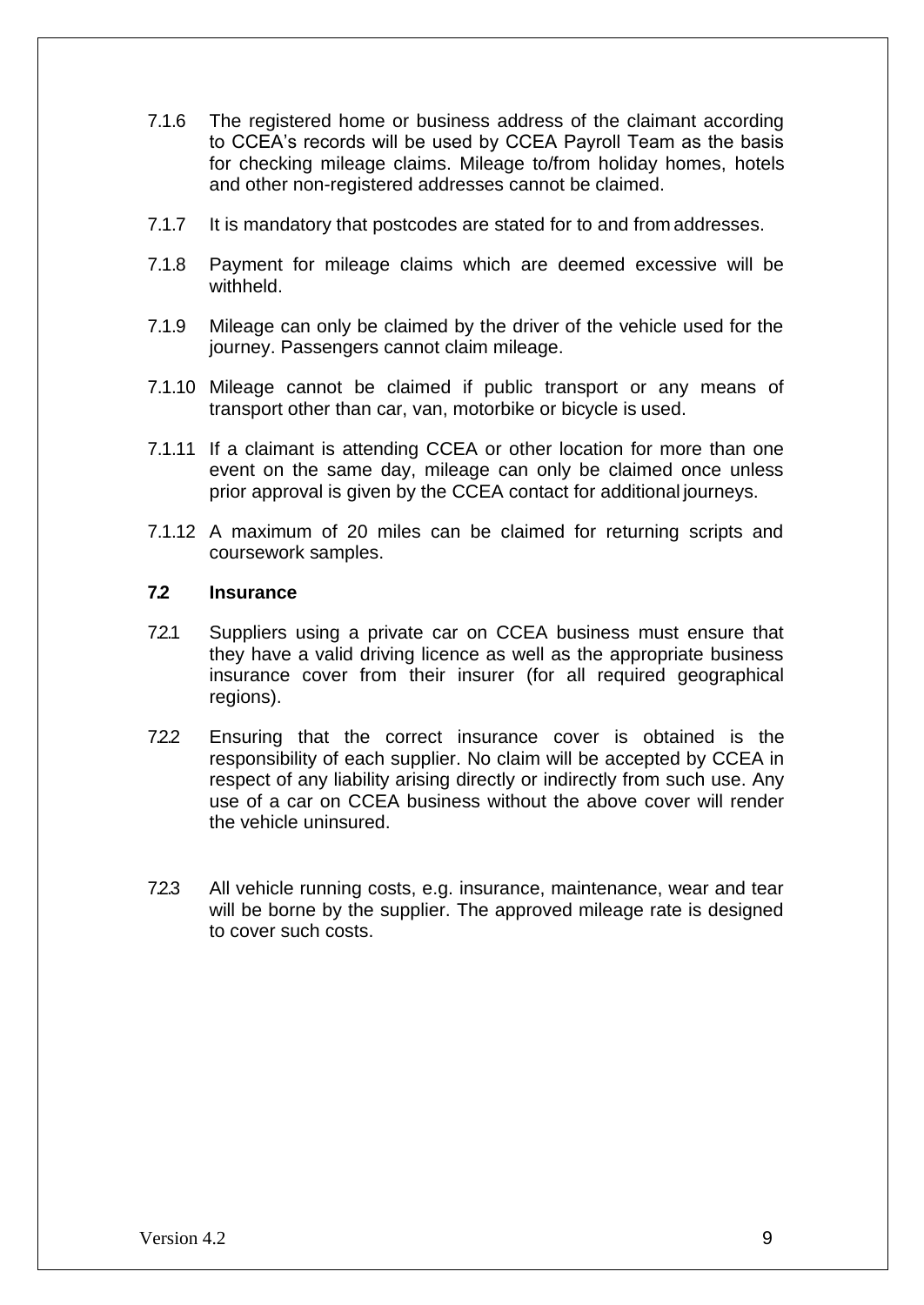# **7.3 Mileage rates**

*7.3.1* Current rates payable per mile are set out in section 1. *Due to possible future budgetary constraints, it may become necessary to reduce expense rates during the term of this Agreement. You will be given as much notice of any changes in advance as possible.*

# **7.4 Checking and confirming mileage**

- 7.4.1 Mileage claims are checked to ensure that the mileage stated is reasonable with regard to recommended routes and distances. These routes are verified using route-planner websites between postcodes. CCEA pay the direct routes per route planner.
- 7.42 Where additional travel in or around a town/city is undertaken during the course of official CCEA duties, the nature and details of this additional travel must be clearly stated so that recognition may be given to the costs incurred and the relevant payment processed.
- 7.4.3 Any mileage deemed as being excessive will be deducted.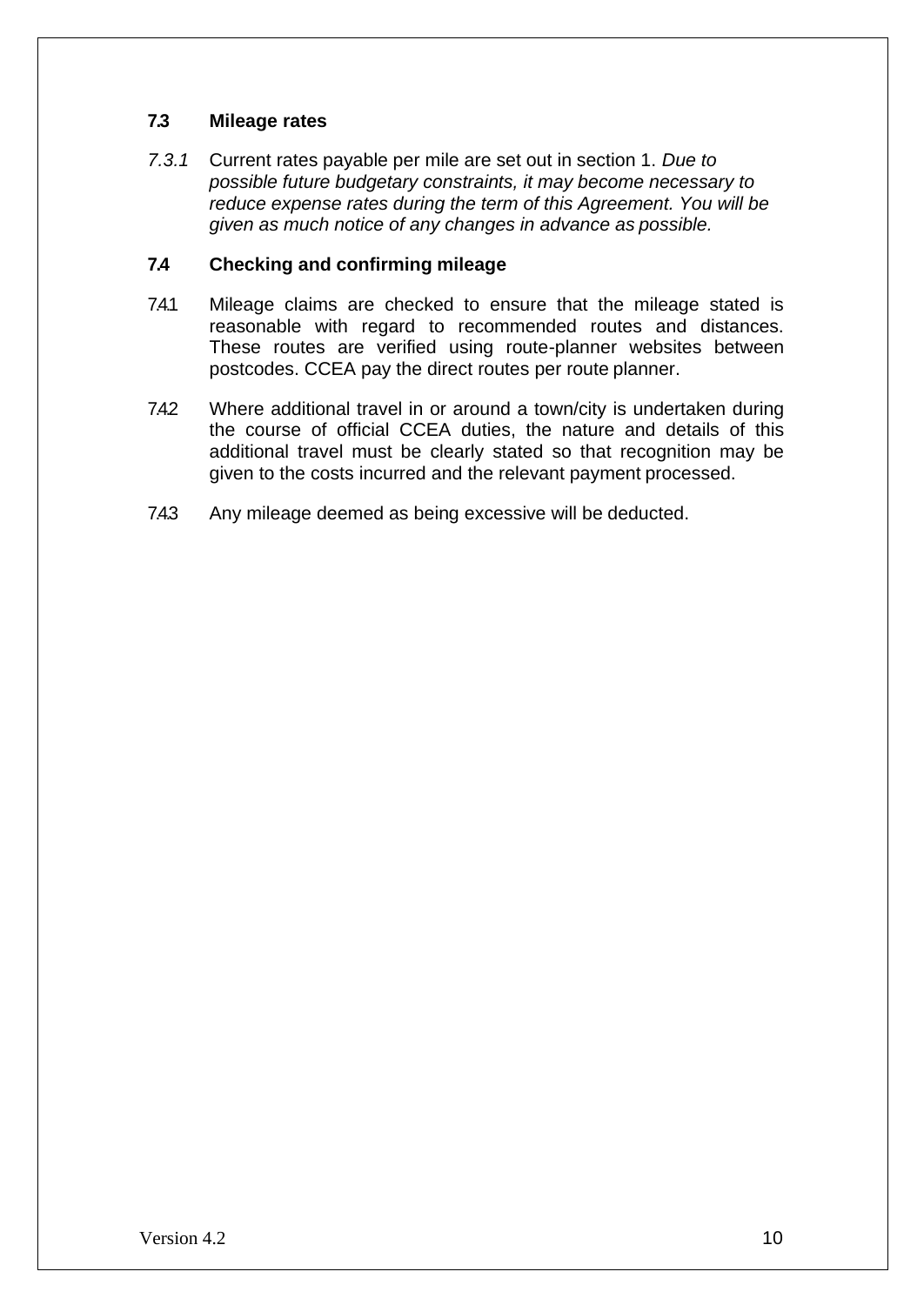# **8. Travel expenses**

# **8.1 General**

- 8.1.1 Travel expenses refer to situations where suppliers are required to make travel arrangements, other than journeys by private car, in the performance of their official duties for CCEA.
- 8.1.2 CCEA does not reimburse for first class travel. If a supplier uses such travel, the supplier will only be refunded for the standard class.
- 8.1.3 If a claimant is entitled to and uses free public transport no payment will be made by CCEA as no cost has been incurred.
- 8.1.4 Receipts detailing the costs of all items claimed must be provided for all claims.

# **8.2 Parking**

- 8.21 Suppliers are asked to keep the cost of car parking to a minimum, especially when required to park overnight. CCEA requires its suppliers to use long stay car parks at local airports unless they have a disability which causes problems with mobility.
- 822 Excessive car parking charges may be challenged and may not be fully refunded.

#### **8.3 Fines**

8.3.1 The company will not reimburse any parking, speeding or wheel clamping fines incurred whilst engaged on CCEA business.

#### **8.4 Taxis**

- 8.4.1 Taxis should only be used where there is no suitable public or private transport available.
- 8.4.2 Where there is a clear business need, or it is cost efficient compared to other arrangements such as public transport, taxi fares may be claimed.
- 8.4.3 Where the taxi fare is expected to be large (>£20), advance permission should be obtained from the relevant CCEA Education Manager, Programme Manager or Business Manager in advance of the journey and evidence of this permission supplied with the claim.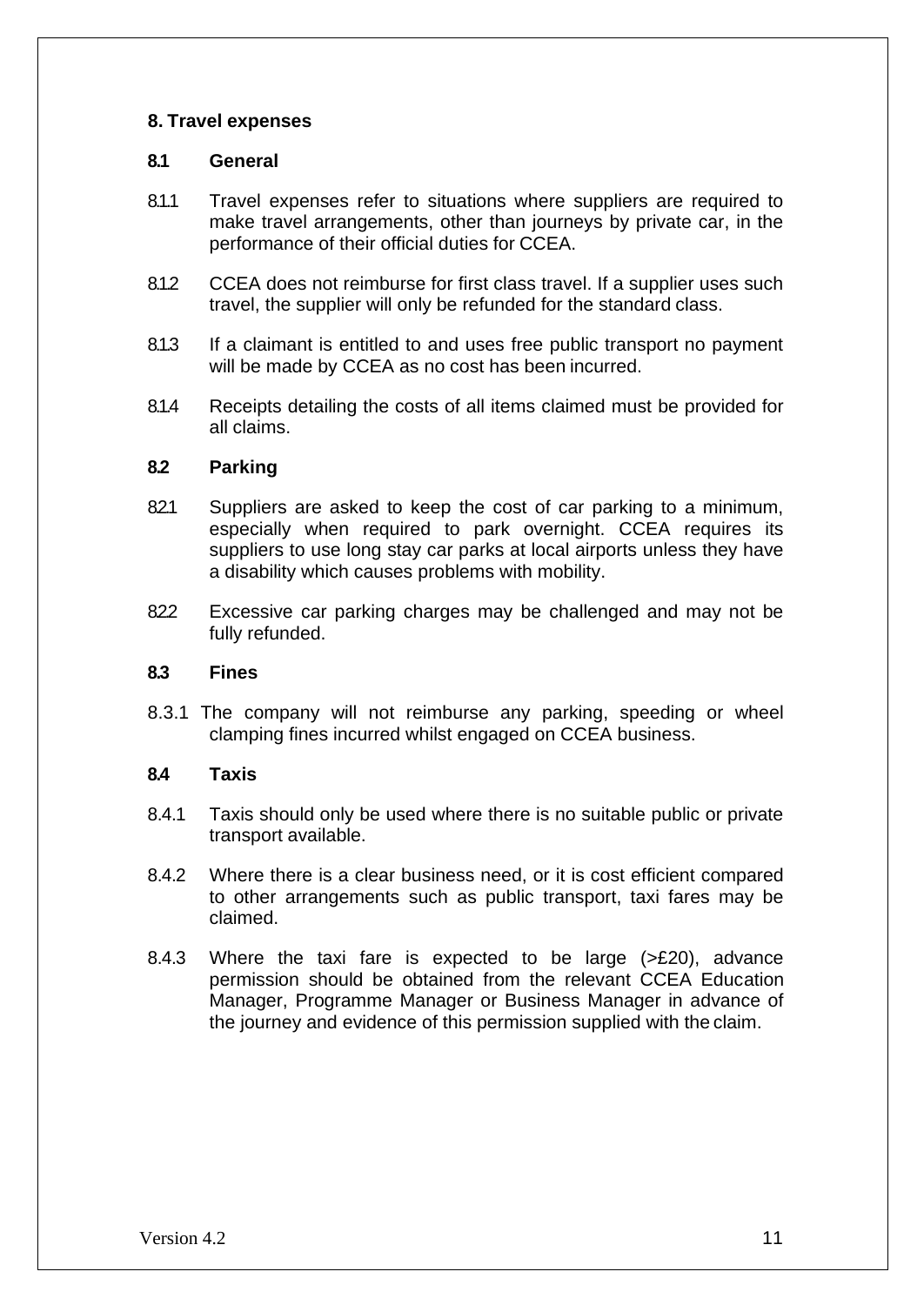- 8.4.4 The reason for using the taxi should be stated on the expense claim form.
- 8.4.5 Claims for taxi travel without receipts will not be paid.
- 8.4.6 No limousine services are allowable.

# **8.5 Rail travel**

8.5.1 CCEA will not reimburse for 1<sup>st</sup> class train fares but will reimburse for normal fares where appropriate and pre-approved.

#### **8.6 Point of contact airport charges**

- 8.6.1 Luggage booking charges that cannot be paid for in advance when booked centrally can be claimed.
- 8.6.2 Expenses for excessive amounts of non CCEA business related luggage cannot be claimed.
- 8.6.3 CCEA business related baggage can be claimed e.g. conference materials.
- 8.6.4 Fees for changing flight details at point of contact in airports can be claimed when deemed appropriate and reasonable. Entire re-booking of flights cannot be claimed and must be done by placing a call to CCEA centralised booking. Emergencies/exceptions/out of CCEA working hours will be considered on a case by case basis.

# **8.7 Flights and hotels**

8.7.1 Flights and hotels must be booked centrally by the CCEA Procurement Team. This must be arranged through the relevant CCEA contact. Suppliers are not permitted to book their own flights and accommodation.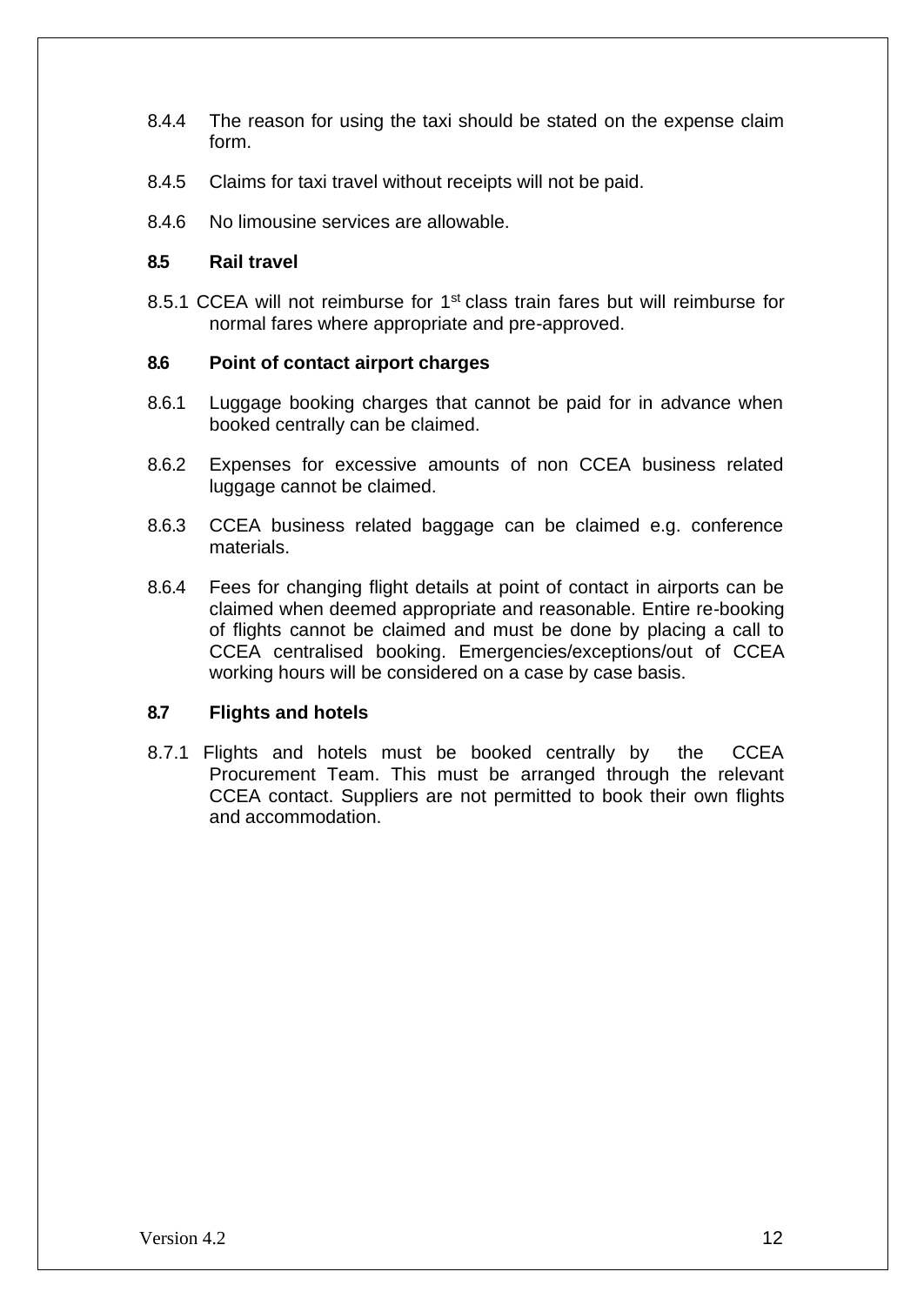# **9. Meal expenses**

#### **9.1 Scope of meal expenses**

- 9.1.1 Meal expenses are payable to claimants when they are required to purchase a meal away from their normal place of work wholly and exclusively incurred in providing services to CCEA.
- 9.1.2 Meal expenses are not payable where a meal has already been provided by CCEA or another organisation/venue commissioned by CCEA.
- 9.1.3 In all cases, the time spent on CCEA business must be clearly stated and receipts provided.

#### **9.2 Purchase of alcohol**

9.2.1 CCEA will not reimburse claimants for the purchase of alcohol.

#### **9.3 Meal expense limits**

- 9.3.1 The per-person limits are set out in section 1 (Rates are subject to change at any time).
- 9.3.2 The meal cost limits are not allowances and include VAT.
- 9.3.3 The limits include any non-discretionary service charges. If a supplier offers a gratuity that is discretionary, this will not be refunded.
- 9.3.4 For a claim for lunch to be allowable the supplier must have been in attendance at CCEA or approved venue both before and after lunch. That is lunch will not be reimbursed if purchased before or after the suppliers time spent at CCEA.
- 9.3.5 Any meal expenses exceeding these limits must be borne by the claimant.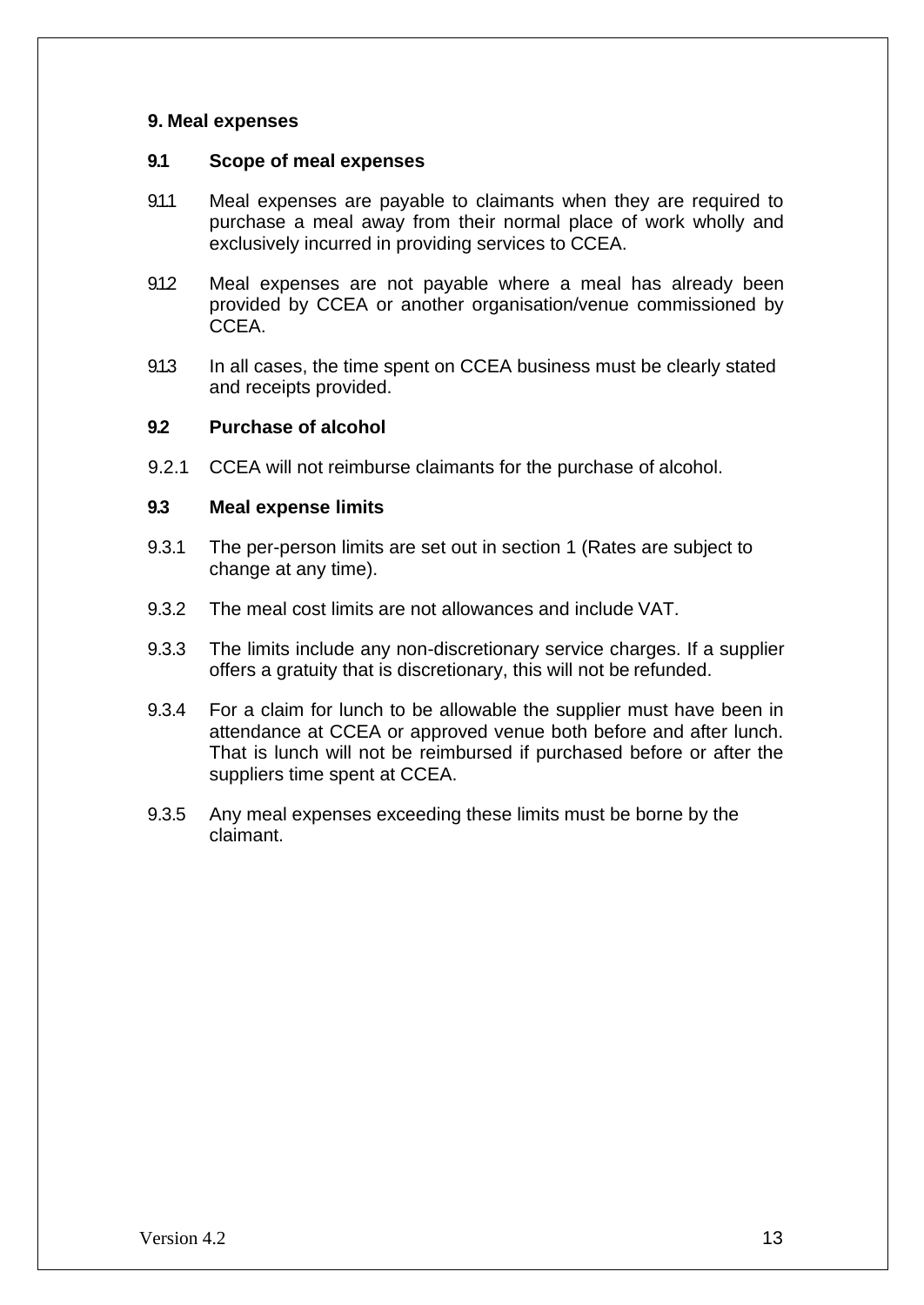#### **10. Miscellaneous expenses**

#### **10.1 General**

10.1.1 Costs which are private or non CCEA work related are not reimbursable. These include, but are not limited to:

| Fees and expenses paid to a third party<br>Credit card charges             | Room service<br>Mini bar bills/alcohol |  |  |  |  |
|----------------------------------------------------------------------------|----------------------------------------|--|--|--|--|
|                                                                            |                                        |  |  |  |  |
| Passport replacements                                                      | Hotel videos and pay TV                |  |  |  |  |
| Uniforms / personal clothing                                               | Fees for pre booking seats             |  |  |  |  |
| Attendance at recruitment interviews                                       | Newspapers & magazines                 |  |  |  |  |
| Car washing, car cleaning                                                  | Computer software of any kind          |  |  |  |  |
| Printing consumables and cartridges                                        | <b>General stationery</b>              |  |  |  |  |
| Mobile phone top-up cards                                                  | Child minding costs                    |  |  |  |  |
| Personal gifts, e.g. birthday presents                                     | "Fast track" airport charges           |  |  |  |  |
| Parking and traffic violation fines, including car park fines and clamping |                                        |  |  |  |  |
| General car/bike consumables e.g. tyres, puncture repairs                  |                                        |  |  |  |  |
| Toiletries, luggage, magazines and books purchased when staying away       |                                        |  |  |  |  |
| Computer equipment, including USB memory sticks                            |                                        |  |  |  |  |

- 10.1.2 Contracted suppliers are responsible for the provision and maintenance of any telephone, computer and/or other equipment required for the proper provision of the contracted services.
- 10.1.3 If a claimant is unsure of what constitutes a valid miscellaneous expense they should contact the CCEA Payroll Team for advice.

#### **10.2 Incidental out of pocket expenses**

10.2.1 Un-receipted incidental out of pocket expenses are not claimable.

# **10.3 Calls/ internet**

- 10.3.1 CCEA related business calls from private mobiles or landlines are claimable as expenses provided they can be supported by an itemised bill from the telecomms supplier.
- 10.3.2 Telephone line rental and broadband charges cannot be claimed.
- 10.3.3 A valid itemised bill of charges from the telecomms supplier must be provided if internet claims are made.

#### **10.4 Other**

- 10.4.1 Ink, photocopying charges or the cost of stationery cannot be claimed.
- 10.42 A valid printed post office receipt must be provided if postage claims are made.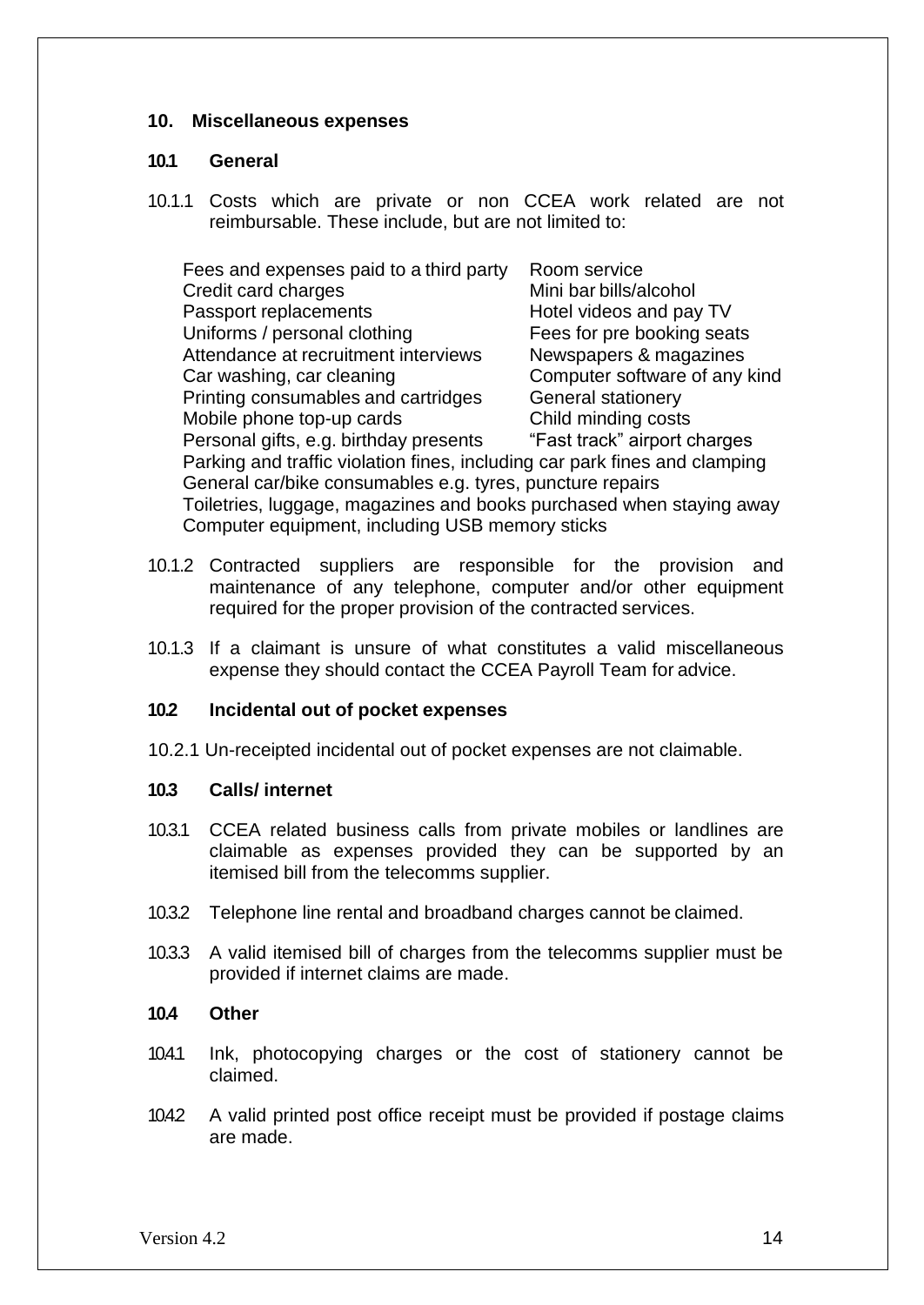# **11. Overpayments**

- **11.1** It is the responsibility of claimants to immediately make CCEA Payroll Team aware if they have received an overpayment of fees or expenses in error.
- **11.2** All overpayments must be repaid in full, by electronic bank transfer, or, with prior agreement, by deduction from future payments. Bank details for electronic payments can be obtained from the Payroll team.

# **12. Fraud prevention**

# **12.1 Fraudulent claims**

12.1.1 It is the claimant's responsibility to ensure that all claims submitted comply with this document. Submission of fraudulent claims will be considered as breach of the supplier's contract for services if applicable and may lead to termination of that contract. CCEA may also instigate proceedings to recover fraudulently claimed amounts if necessary.

## **12.2 National Fraud Initiative**

- 12.2.1 The National Fraud Initiative requires CCEA to participate in a data matching exercises to assist in the prevention and detection of fraud. We are required to provide particular sets of data to the Comptroller and Auditor General for matching at their request.
- 12.2.2 Key payroll data and personal identifiers, such as contact details, may be provided to bodies responsible for auditing and administering public funds for the purposes of preventing and detecting fraud. For more detail[s](http://www.niauditoffice.gov.uk/index/national_fraud_initiative.htm) [http://www.niauditoffice.gov.uk/index/national\\_fraud\\_initiative.htm](http://www.niauditoffice.gov.uk/index/national_fraud_initiative.htm)

#### **13. Tax / National Insurance**

- **13.1** Payments of fees for services delivered by contracted for services individuals are treated as taxable earnings by HMRC and are therefore subject to PAYE Income Tax and will be paid through CCEA's monthly CFS Payroll.
- **13.2** Reimbursement of valid business expenses as set out in the document above are not currently subject to Income Tax or National Insurance.
- **13.3** The current mileage rate is not subject to National Insurance.